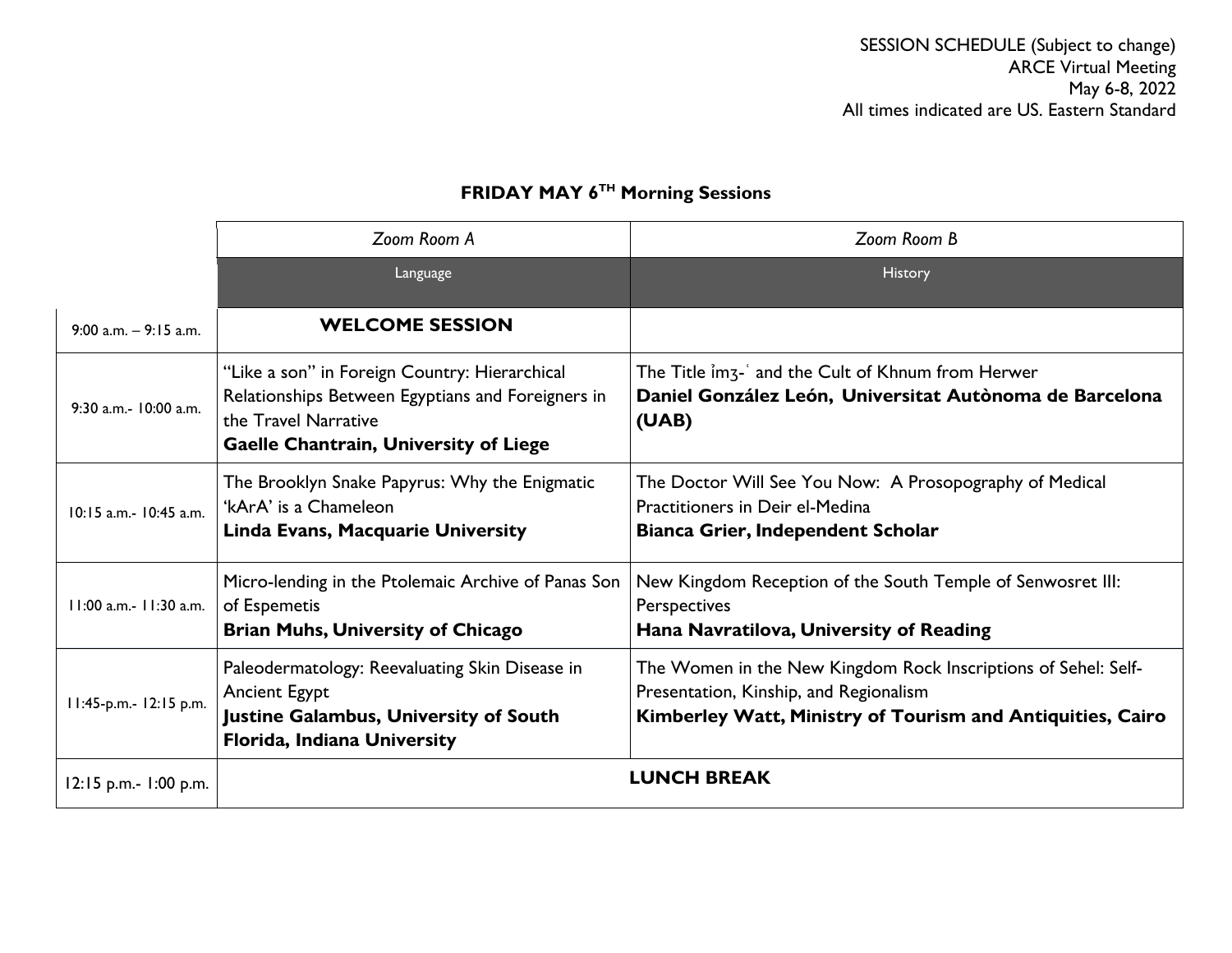| <b>FRIDAY MAY 6<sup>th</sup> Afternoon Sessions</b> |                                                                                                                                                                           |                                                                                                                                                                                             |
|-----------------------------------------------------|---------------------------------------------------------------------------------------------------------------------------------------------------------------------------|---------------------------------------------------------------------------------------------------------------------------------------------------------------------------------------------|
|                                                     | Zoom Room A                                                                                                                                                               | Zoom Room B                                                                                                                                                                                 |
| $1:00$ p.m.- $1:30$ p.m.                            | The First Seasons of Abu Bakr bey at Giza Plateau<br>Amr Omar, The American University in Cairo                                                                           | Identification of the Evangelists John and Matthew in Some Images<br>of Medieval Egypt and Nubia<br>Magdalena Laptas, Cardinal Stefan Wyszyński University                                  |
| $1:45$ p.m.- 2:15 p.m.                              | Horus, the shen-ring, and the protective Symbolism<br>Encircling Khufu's Great Pyramid at Giza<br>David Lightbody, The Journal of Ancient Egyptian<br><b>Architecture</b> | The Hajj Mahmal and Egyptian Pilgrimage Culture<br>Richard McGregor, Vanderbilt University                                                                                                  |
| 2:30 p.m.- 3:00 p.m.                                | Seals and Sealings from AERA's 2019-2021 Excavations at<br>the Menkaure Valley Temple, Giza<br>Alexandra Witsell, Ancient Egypt Research Associates                       | Censorship and the Creation of Egyptian Culture in 1952<br>Independent Egypt<br>Rashi Narayan, Independent Scholar                                                                          |
| 3:00 p.m.- 3:30 p.m.                                | <b>BREAK</b>                                                                                                                                                              |                                                                                                                                                                                             |
|                                                     | Archaeology                                                                                                                                                               | <b>History Past and Present</b>                                                                                                                                                             |
| 3:30 p.m.- 4:00 p.m.                                | Emerging from the Belly of Hathor: Excavations at the<br>Gebel el-Silsila New Kingdom Necropolis<br>Patricia Coletto, Gebel el-Silsila Project                            | Global Cities, Networks, and Diplomacy: Against the Notion of an<br>18th-Dynasty Empire in Syria<br>Federico Zangani, Czech Institute of Egyptology, Charles<br><b>University in Prague</b> |
| 4:15 p.m.- 4:45 p.m.                                | The Unnumbered Tomb in the Courtyard of TT 110: Its<br>Date and the Possible Owner<br>Sayed Soliman, Ministry of Antiquities, Basel<br>university                         | Rediscovered: The "Lost" Arabic Diaries of the Harvard<br>University-Boston Museum of Fine Arts Expedition,<br>Peter Der Manuelian, Harvard University                                      |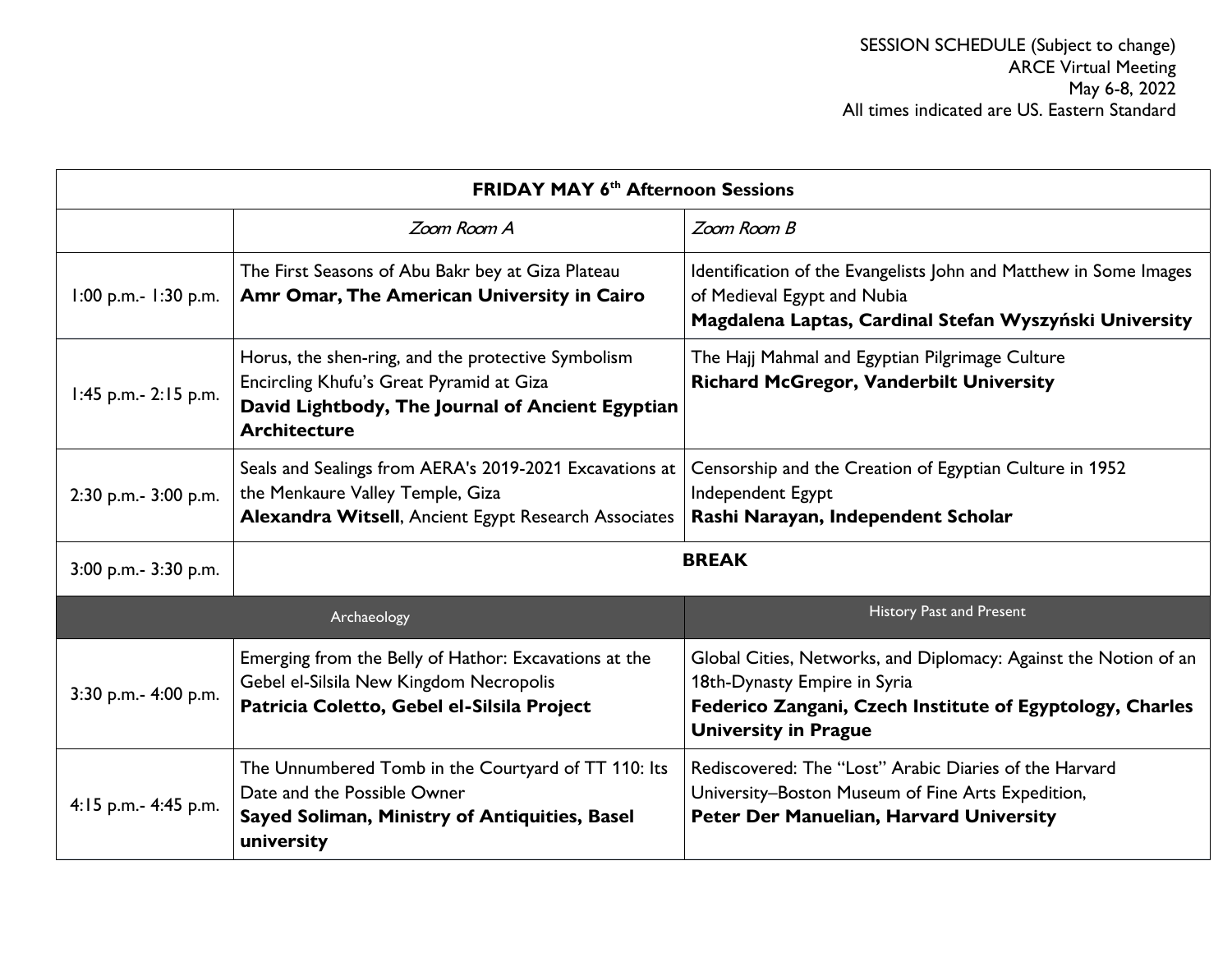|                   | Rescue Archaeology at Deir el-Ballas 2021-2022<br>5:00 p.m.- 5:30 p.m.   Peter Lacovara, The Ancient Egyptian Heritage<br>and Archaeology Fund | Drusilla Dunjee Houston's Wonderful Ethiopians of the Ancient<br><b>Cushite Empire in its Context</b><br>Tasha Vorderstrasse, University of Chicago           |
|-------------------|------------------------------------------------------------------------------------------------------------------------------------------------|---------------------------------------------------------------------------------------------------------------------------------------------------------------|
| 5:45 p.m.- $6:15$ |                                                                                                                                                | Hermann Grapow's Position in Egyptology and National Socialist<br>Initiatives for the Humanities, 1938-45<br>Thomas Schneider, University of British Columbia |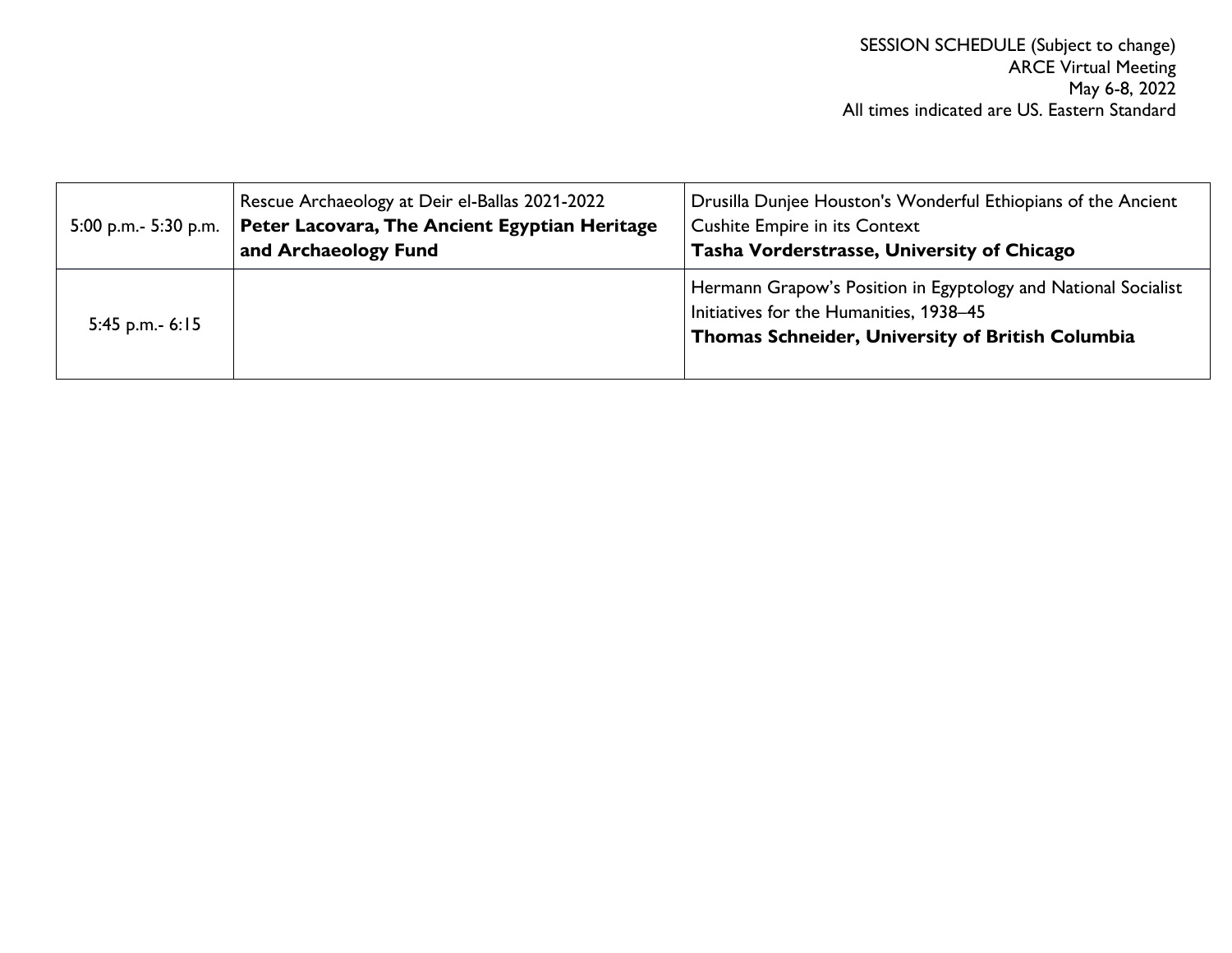|                           | <b>SATURDAY MAY 7th Morning Sessions</b>                                                                                                                                                |  |
|---------------------------|-----------------------------------------------------------------------------------------------------------------------------------------------------------------------------------------|--|
|                           | Zoom Room A                                                                                                                                                                             |  |
|                           | Theme: Religion                                                                                                                                                                         |  |
| 9:00 a.m. - 9:30 a.m.     | Heket, Isis, Nut, and the Abydos Birth-House<br>Mary-Ann Pouls Wegner, University of Toronto                                                                                            |  |
| $9:45$ a.m. $-10:15$ a.m. | The Falcon-Headed Crocodile God Horus Imi-Shenut and His Enemies<br>Susanne Beck, Institute for Ancient Near Eastern Studies/Egyptology, University of<br><b>Tuebingen</b>              |  |
| 10:30 a.m. - 11:00 a.m.   | "Souls and Shadows Receive Him. The Firmament Approaches the Netherworld": Sunshades, Feathers and<br>Heaven's Doors<br>Henry Bohun, University of Wales; Mennah Aly, Helwan University |  |
| 11:15 a.m-11:45 a.m.      | Slaughter and Lament: A Reconsideration of the Slaughtered Calf Scene<br>Elissa Ferguson, University of North Georgia                                                                   |  |
| 12:00 p.m.- 1:00 p.m.     | <b>RAFMA Museum Virtual Tour</b>                                                                                                                                                        |  |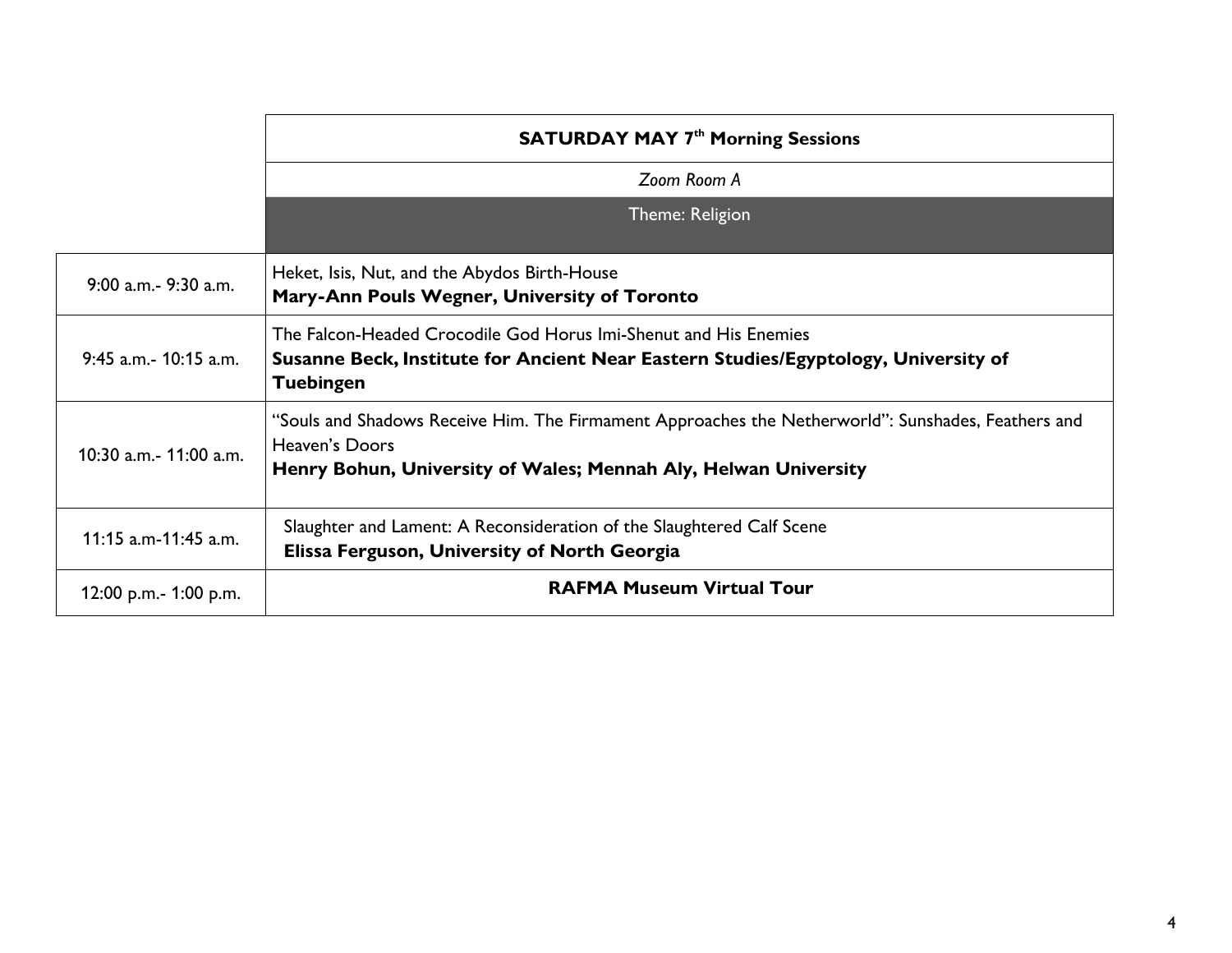|                      | <b>SATURDAY MAY 7th Afternoon Sessions</b>                                                                                                                                                                                    |  |
|----------------------|-------------------------------------------------------------------------------------------------------------------------------------------------------------------------------------------------------------------------------|--|
|                      | Zoom Room A                                                                                                                                                                                                                   |  |
|                      | Amarna / Tutankhamun                                                                                                                                                                                                          |  |
| 1:30 p.m.- 2:00 p.m. | Tutankhamun: King of Argos?<br>Aidan Dodson, University of Bristol                                                                                                                                                            |  |
| 2:15 p.m.- 2:45 p.m. | Wonderfully Expensive Things: Carter, Carnarvon, and the Market for Ancient Egyptian Art<br>Tom Hardwick, Houston Museum of Natural Science                                                                                   |  |
| 3:00 p.m.- 3:30 p.m. | Mothers of the Sun - The Use of Ritual Beds after Tutankhamun<br><b>Manon Schutz, University of Oxford</b>                                                                                                                    |  |
| 3:30 p.m.- 4:00 p.m. | <b>BREAK</b>                                                                                                                                                                                                                  |  |
|                      | Archaeology                                                                                                                                                                                                                   |  |
| 4:00 p.m.- 4:30 p.m. | Kushites in South Asasif: Recent Discoveries and Reconstructions<br>Elena Pischikova, American University in Cairo                                                                                                            |  |
| 4:45 p.m.- 5:15 p.m. | Shifting Shorelines: Reconstructing the Topography of the Ancient Fayyum Lakeshore<br>Bethany Simpson, Virginia Commonwealth University, Qatar; Emily Cole, UCLA                                                              |  |
| 5:30 p.m.- 6:00 p.m. | <b>The Thmuis Nilometer</b><br>Jay Silverstein, School of Advanced Studies, University of Tyumen; Robert Littman, University of<br>Hawaii at Manoa; Stacey Bagdi, Ludwig-Maximilians-Universität München; Sayed Eltahawy, MOA |  |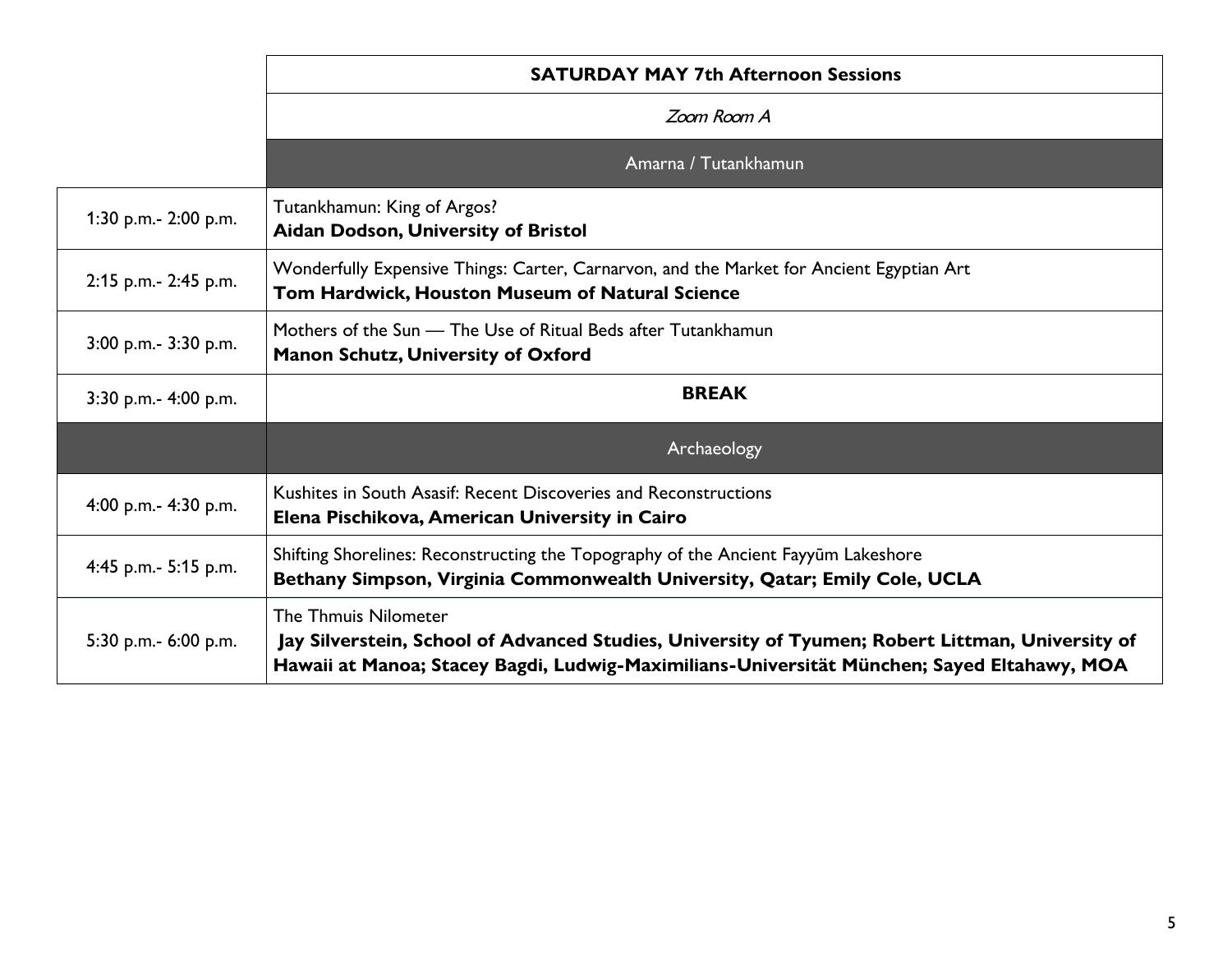|                           | <b>SUNDAY MAY 8th Morning Sessions</b>                                                                                                                                                                                        |  |
|---------------------------|-------------------------------------------------------------------------------------------------------------------------------------------------------------------------------------------------------------------------------|--|
|                           | Zoom Room A                                                                                                                                                                                                                   |  |
|                           | <b>Art and Artifacts</b>                                                                                                                                                                                                      |  |
| 9:00 a.m. - 9:30 a.m.     | An Early Representation of an Observed Star Pattern on a First Intermediate Period Coffin<br><b>Elizbeth Minor, Wellesley College</b>                                                                                         |  |
| 9:45 a.m.- 10:15 a.m.     | Impacts of Instability: Military Representations from the First Intermediate Period and Middle Kingdom<br>Georgia Barker, Macquarie University                                                                                |  |
| 10:30 a.m.- 11:00<br>a.m. | Perfumery in Ptolemaic Egypt and Tell Timai: An Experimental Approach<br>Sean Michael Pead Coughlin, Institute of Philosophy, Czech Academy of Sciences; Jay Silverstein, School<br>of Advanced Studies, University of Tyumen |  |
| 11:15 a.m.-11:45 a.m.     | Framing Damage: Reliefs from Old Kingdom Mastabas<br><b>Vera Allen, Harvard University</b>                                                                                                                                    |  |
| $11:45$ a.m.- 12:30       | <b>LUNCH BREAK</b>                                                                                                                                                                                                            |  |